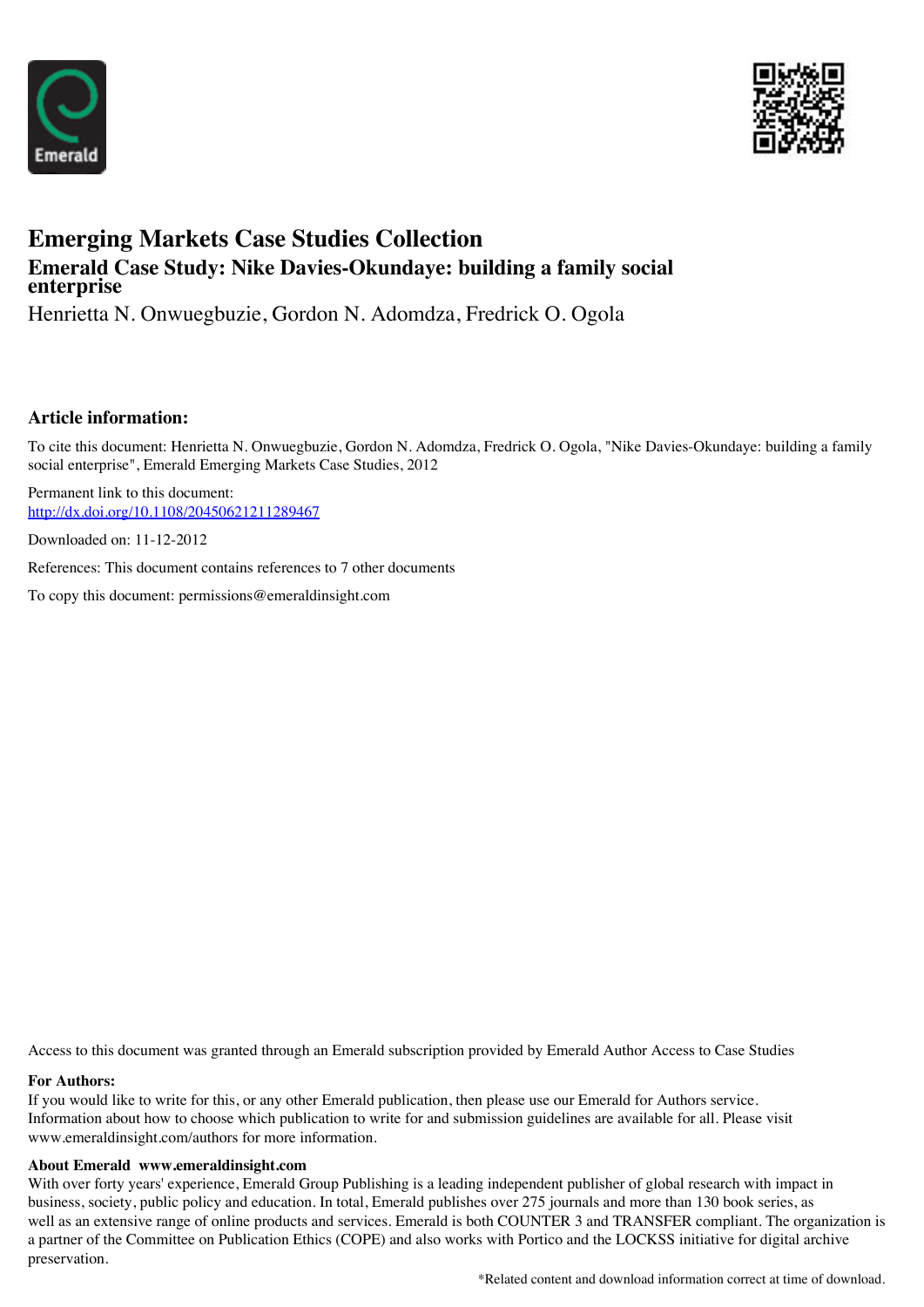# Nike Davies-Okundaye: building a family social enterprise

# Henrietta N. Onwuegbuzie, Gordon N. Adomdza and Fredrick O. Ogola

Henrietta N. Onwuegbuzie is based at Lagos Business School, Pan-African University, Ajah-Lagos, Nigeria. Gordon N. Adomdza is based at the College of Business Administration, Northeastern University, Boston, Massachusetts, USA. Fredrick O. Ogola is based at ESADE Business School, Ramon Llull University, Barcelona, Spain.

This case study was the winner of the 2012 Emerald AABS competition.

Disclaimer. This case is written solely for educational purposes and is not intended to represent successful or unsuccessful managerial decision making. The author/s may have disguised names; financial and other recognizable information to protect confidentiality.

#### The entrepreneur: Nike Davies-Okundaye

Monday 23 May, 2011, was Nike Davies-Okundaye's[1] 60th birthday. As she reflected on the years gone by, she considered the number of lives that had been transformed as a result of the skills acquired in her workshops. Nike had taught various people to use art as a means to earn a decent living. Many, who previously thought they had no future, were now living fulfilled lives as respectable citizens of society. In 1982, Nike used her meagre savings at the time, to set up a workshop to train people in arts and crafts and so equip them with a means of livelihood. Some of those women, who had been pulled off the streets by Nike, were now employers of labour and property owners. She reached out to people in need long before she was able to attract any form of support for her work. Her painful experiences while growing up gave her a sense of solidarity with those in need and moulded her personal philosophy:

You don't need to have a lot before you can help others. With the little you have, you can always do something to help [. . .] I suffered a lot while growing up and I don't want to see other people suffer.

Nike's enterprise has since grown from having one ''gallery'' which was a part of her house, to having three purpose-built workshops and galleries. The galleries housed different forms of art works ranging from textile art to wooden and bronze sculptures, beadwork and hybrid forms of art. The Nigerian artists represented ranged from the renowned to completely unknown roadside artisans, in line with Nike's belief in ''giving everyone a voice''. She accepted works of art that had been rejected by other galleries. She wanted to give the young artists an opportunity to showcase their works alongside those of better known artists and hopefully enable them make some sales to earn a living.

Nike dedicated her whole life to learning, teaching, producing and trading arts and crafts. Anyone who cared to learn was welcome at any of her workshops and they could choose to learn as many types of arts and crafts as they wanted. Nike was so intent on improving anyone who walked into her workshop, that even when they lacked interest in art, she offered them a role in administration. Without government support and with only an elementary school level education, Nike over the years transformed thousands of lives. She lifted people in, a good number of cases, from penury to prosperity.

Nike's top management team was, however, not recruited on the open labour market. Her immediate family (husband and children), held various positions in the enterprise. Now that she was getting on in years, Nike wondered about when she could no longer run the enterprise. She also wondered whether her children would remain faithful to her core philosophy of helping the needy. Nike had always run the workshops and the gallery business as a single entity although the gallery was the cash cow that funded the workshops. Nike's suffering while growing up had led her to develop an immutable determination to pull others out of poverty. However, Nike's children had had a much less challenging upbringing and she could see that her children and husband leaned more strongly on the business side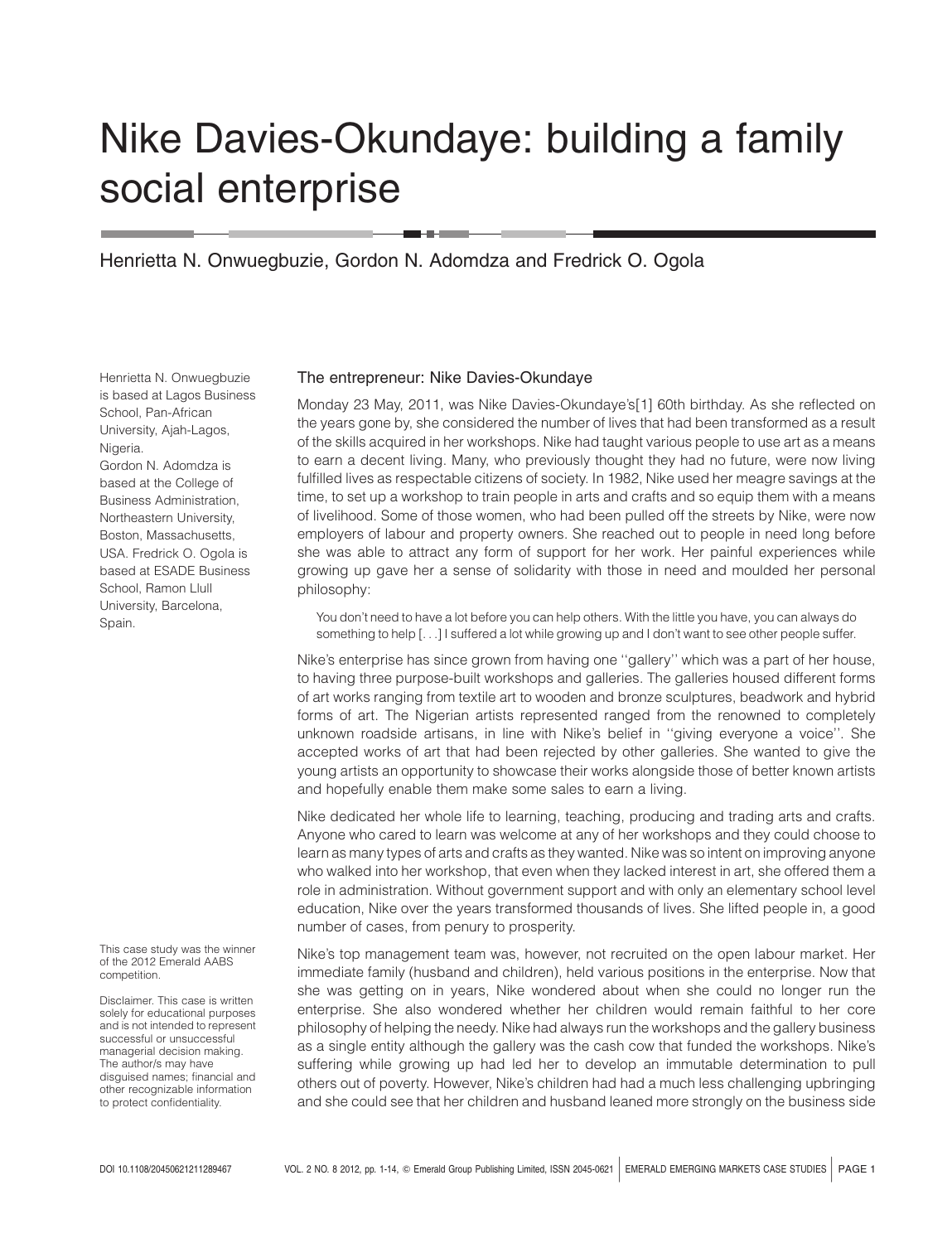of her enterprise though they always supported her in running the workshops. She wondered what she could put in place to ensure that when she was no more, her children would continue her work with the less privileged (Exhibits 1-3).

### Arts and craft in Nigeria

The context of this case is a traditional rural setting in Nigeria. Nigeria is located on the west coast of Africa. The country is home to over 250 ethnic groups with varying cultural traditions, therefore encompassing a highly culturally diverse people. With an estimated population of 163 million people (United Nations, Department of Economic and Social Affairs, 2011), Nigeria is the most populous country in Africa, and the seventh most populous country in the world (United Nations Development Programme, 2011). Its urban and rural population distribution is estimated at 50.5 and 49.5 per cent, respectively, (United Nations, Department of Economic and Social Affairs, 2011). The informal sector is a significant contributor to country's economic activity and is estimated to be worth a minimum of \$187 billion (International Labour Organisation, 2011). It represents between 50 and 75 per cent of nonagricultural employment (International Labour Organisation, 2011).

Similar to most emerging economies, huge income disparities exist between the rich and poor in all the states. This influences the dominant behaviours exhibited in the different settings. Nigeria is currently the third largest economy in the Africa (after South Africa and Egypt) and the largest economy in the West African region[2]. With a year on year growth rate of 8.9 per cent between 2001 and 2010, Nigeria is currently among the ten fastest growing economies in the world (The Economist, 2011).

Nigeria's art can be traced back over 2000 years (Chesi and Merzeder, 2007), revealing a well-developed artistic and technologically based civilization (www.motherlandnigeria.com/ arts.html (accessed November 29, 2011)). For instance, the Ife art tradition was very attractive to Europeans in their trade with Nigerians in the twelfth century. The Nigerian art tradition has also gone through different artistic expressions, characterized by different eras such as the neo-traditional era after the Benin Massacre of 1879 and the neo-colonial era after the introduction of European academic realism (Chukueggu, 2010). Today, the Federal Ministry of Cultural and Social Welfare governs the art industry in Nigeria. Nevertheless, most of the artistic and literary creations result from individual initiatives. Thus, the arts and crafts segment of the industry remains highly fragmented. It is also largely in the informal sector, though a significant number of players currently operate in the formal sector.

Women in rural communities in the western part of Nigeria tend to be actively involved in the production of arts and crafts and form professional guilds to build network support for each other. In addition to providing a vehicle to make ends meet by reviving production and patronage of traditional arts and crafts, the guilds aim to attract support from the government and other institutions (Akinbogun and Ogunduyile, 2009). The industry includes a wide range of arts, including entertaining arts, sculptures, masks and paintings. In the entertaining arts segment, the film industry in Nigeria, popularly known as Nollywood, has grown to become the second largest movie industry in the world after Bollywood in India as reported by the UNESCO Institute of Statistics (UIS) in 2009 (www.un.org/apps/news/story.  $asp?NewsID = 30707$  (accessed November 29, 2011)). Art is an intrinsic part of African tradition and is extensively used in cultural activities such as ceremonies festivals, dances and theater (Exhibits 4-6).

#### The making of an entrepreneur

Nike's husband and most of her children were fully involved in the enterprise. Her great grandmother, grandmother and mother passed down the skills with which she started the business. Indeed, Nike's mother was a fifth generation craftswoman and started teaching Nike arts and crafts from the age of two. She was given little chores like picking threads and cutting them to a particular length for weaving cloths. As she grew, a little loom was made for her to learn to weave traditional cloths. When Nike was six, her mother died, leaving her and her four-year-old brother with their father who was too poor to take care of them. As a result,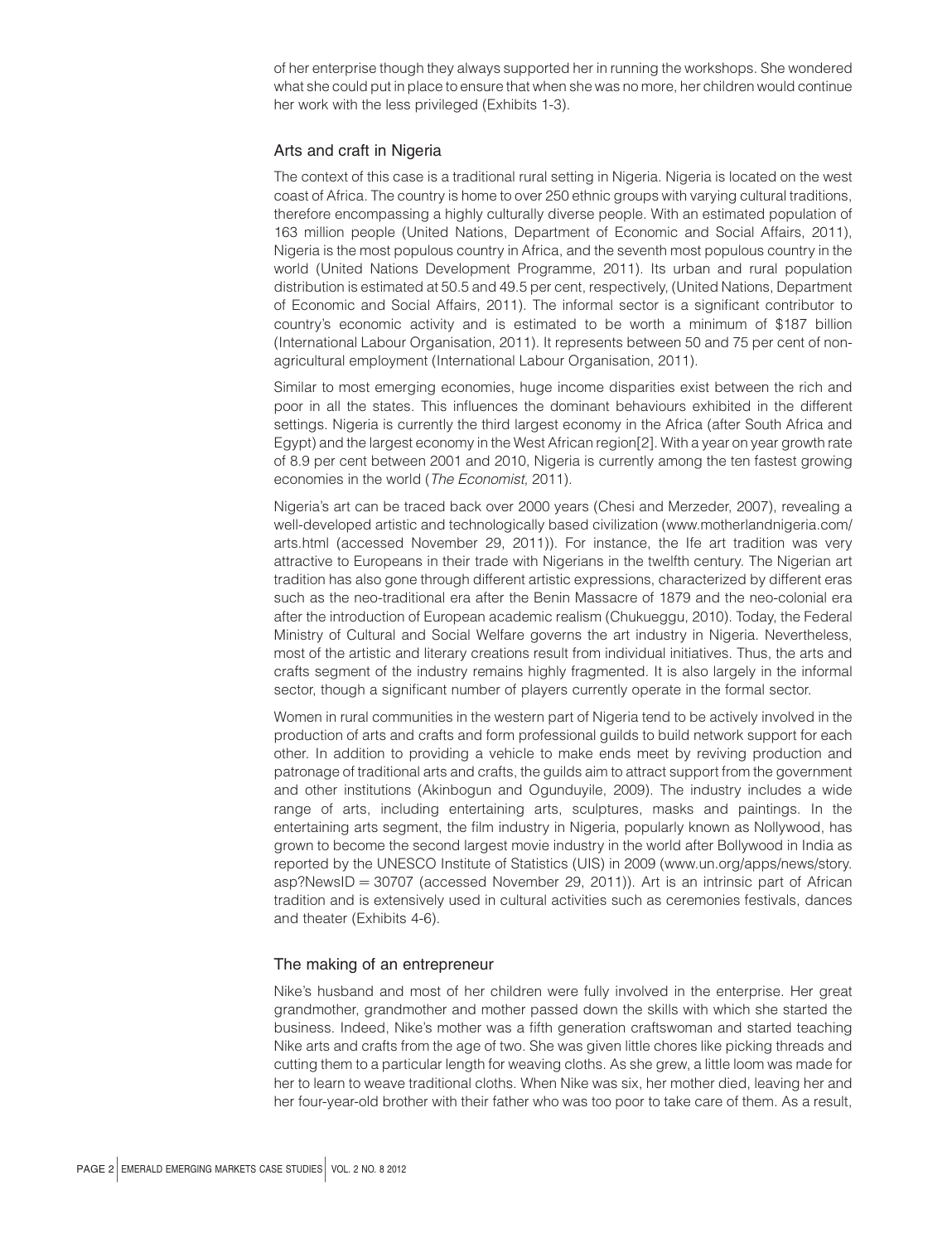Nike lived with her grandmother, who also passed on the following year. After her passing, Nike was left to the care of her great-grandmother, Ibitola.

Although far from wealthy, Ibitola was very talented and hardworking and was thus able to keep a roof over their heads. Ibitola taught Nike how to make traditional tie and dye fabrics, known locally as adire. The fabrics were designed using natural indigo dye from plants. Starch made from boiled cassava and alum, was applied to the fabric using chicken feather-tips to make various designs on the cloth, which was then dipped into the dye. Just as Nike's mother and grandmother had done, Ibitola taught Nike various types of crafts like woodwork, ironwork and beadwork. Nike explained:

In those days, parents taught their children whatever profession they practiced. If one was a farmer or a teacher, the children were taught to farm or to teach other children. If one was a carpenter, their children learned carpentry. These days, they call it child-labour but it isn't child labour. It was how children were traditionally prepared for the future. I was an expert cloth weaver by the age of six.

Nike's life was challenging growing up. To ensure Nike got some education, her great grandmother, Ibitola, moved to a town where the cost of primary education was very low. Each student was required to pay 15 shillings per term. Although Ibitola traded the art works she made, all the money she earned went towards rent payment, utilities and food. Nike therefore had to pay her way through school, by doing menial jobs after school, such as working as a labourer, carrying heavy buckets of concrete at construction sites. On a daily basis, before going to school, Nike woke up as early as 5 a.m. and walked about three miles to the stream to fetch water. The water was for drinking and cooking, so she could only wash her feet before leaving for school – often without breakfast. For food, Nike depended largely on the fruits in season. She harvested them directly from the trees and these were sometimes, the only ''meal'' for the day. When Nike eventually began to sell some of the art works she produced, she and her great-grandmother were able to feed better. In spite of the biting poverty, Nike's great-grandmother inculcated in her the values that were to become her guiding principles in life:

My great-grandmother taught me to be clean, hardworking and honest. She constantly told me my future was in my hands because I could be anything I wanted to be as long as I worked hard and was honest.

Eventually, Nike's great-grandmother died, and she had to go back to her father. To enable Nike continue her education for free, Nike's father joined the Catholic church so she could go to the free Catholic school in the town where he lived. Nike's education, however, did not continue beyond primary school level (sixth grade). Nevertheless, by this time, she had become well versed in the various forms of art she learned from her mother, grandmother and great-grandmother and was selling her works to support the family.

When Nike turned 13, her father tried to give her in marriage to a wealthy man. However, Nike thought otherwise and ran off with a theatre group to another town called Kaba. While with the theatre group, Nike developed dance skills and according to her, acquired one more form of art she could sell as an entertaining artist.

#### New experiences

Nike continued to sustain herself through the sale of her art works. In 1968, she started working with a very popular artist in Oshogbo town. They fell in love and Nike married him in spite of her father's refusal. Although polygamy was traditionally accepted in that town, Nike could never have imagined he would marry 14 other women after her. He treated them all very badly once they became his wives and did not cater financially for them or their children. According to Nike, ''You practically had to queue for a kiss!''

Nike had always been able to take care of her children using the earnings from the sale of her works. She therefore did not depend on her husband to fend for herself or her children. Through her art works, she had achieved a certain level of popularity among art connoisseurs. In 1972, Nike was recruited by a US agency in Nigeria as part of a group of ten African artists, to teach indigenous African art in the USA. The initial team of selected artists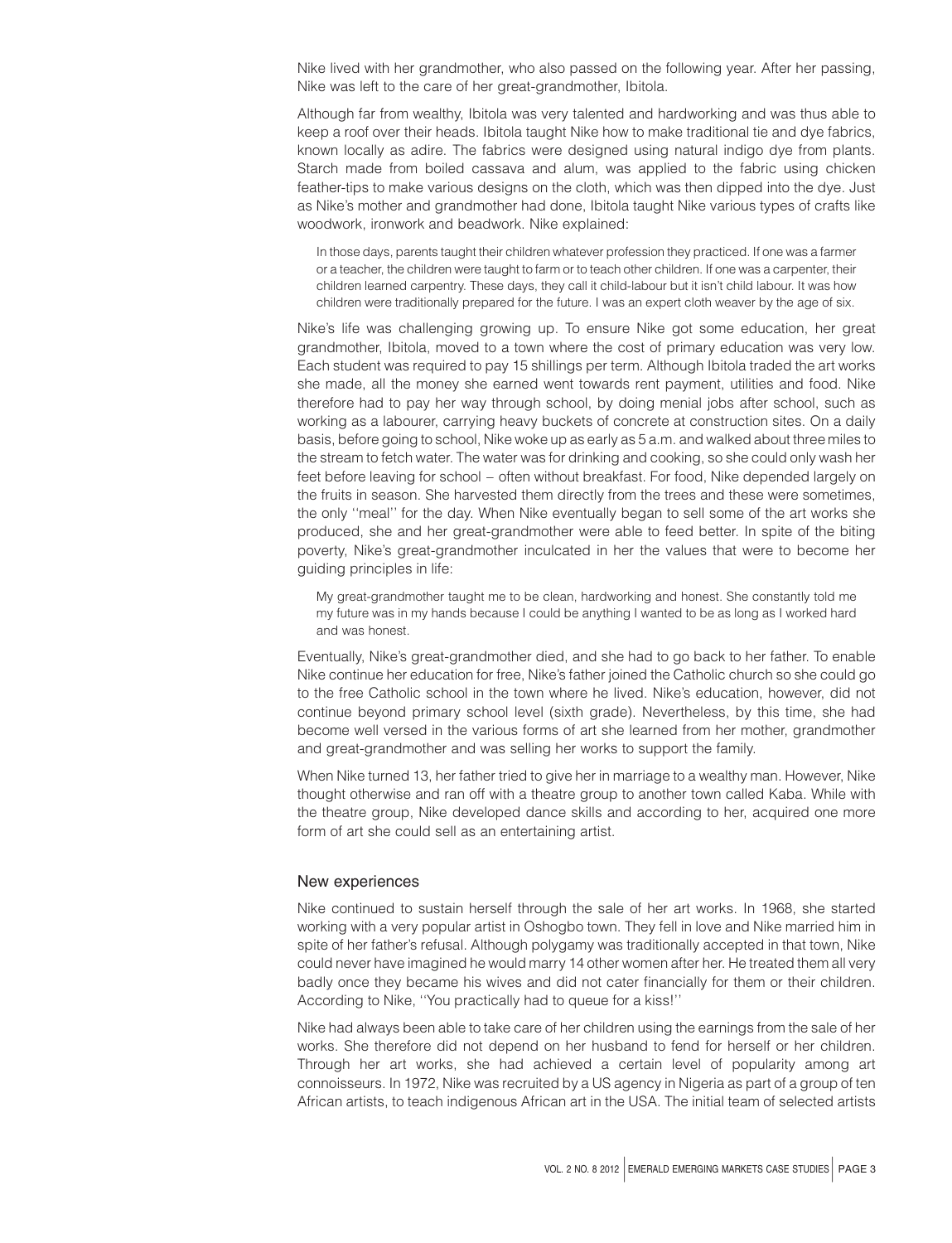were all male and the agency insisted on having at least one female artist on the team. Nike made it into the group because someone in the agency was told about her work and immediately went in search of her. During the trip to the USA, each artist was paid for teaching African arts to US students. Although Nike could not speak English fluently, she found a way to communicate with her students and other artists. It was also arranged for them to meet other US artists to exchange ideas and learn new skills. The experiences on this trip expanded Nike's knowledge of art and gave her new ideas. Among other things, she also learnt that American women were the only wives of their husbands. She was surprised that a woman could actually have the privilege of having a husband to herself as she had been brought up to believe that polygamy was a normal way of life. The concept of a one-man-one-woman marriage was in sharp contrast to her situation at the time, and definitely a preferred alternative for her.

#### Spreading new knowledge

Nike returned to Nigeria with new ideas of ways in which she could apply her art. Her connection with the international community facilitated the sale of her works. Through the US embassy in Nigeria, she was connected to an association of foreign spouses married to Nigerians. The ladies sometimes organised tea parties to which Nike would be invited to exhibit her works. At that time, Nike could speak hardly any English, but the ladies who were charmed by her personality and amused at her attempts to communicate with them, frequently bought up her art works. They also visited her gallery often with friends who in turn invited other friends to the gallery. Business was good for Nike.

Apart from producing and trading a wider variety of works, Nike tried her best to disseminate the knowledge she had acquired. Part of the information she disseminated to the women she taught was that marriages abroad were between a man and only one wife. Just like Nike, the women who had been indoctrinated otherwise in the predominantly agrarian town, were shocked and exclaimed, ''Please take us to that place where we can have a man to ourselves!''

Nike had also resolved to teach her ''co-wives'', with whom she tried to maintain amiable relationships. She taught them various forms of art as a means to cater for themselves and their children. They appeared to have no alternative source of income besides what their husband infrequently provided. Given her husband's behaviour and her lessons abroad, Nike decided to take charge of her future and started thinking of building a house for herself and her children.

Once the house was ready, she told her husband she had rented a house and wanted to move there with her children to decongest his home. He agreed to her plan especially as she was quick to add that she would be at his house daily to continue to fulfil her responsibilities as a wife as well as her duty to him since she was part of the team of artists that worked for him. Nike's husband, however, soon discovered that the house was actually hers. He was furious and made life even more difficult for her. In those days, Nike's action was unheard of. Women were completely financially dependent on their husbands and were culturally indoctrinated to believe that their role in society was to get married and be both subservient to and financially dependent on a husband. Children were also customarily considered to belong to their father. Nike thus had to battle to get full custody of her children when she finally decided to leave her husband. She eventually won the battle through the traditional legal system, by proving that he could not cater for the children. Eventually, Nike was able to begin a new life with her children in her new home. These experiences made her even more determined to help liberate women from a seemingly hopeless future. In her words:

I want women to be aware that being poor is not the end of the world and that they can make it in life with or without a man. I suffered abuses because I was poor and I don't want anyone else to go through that type of suffering [. . .]. When you're poor, you're vulnerable. You're like a lion without teeth.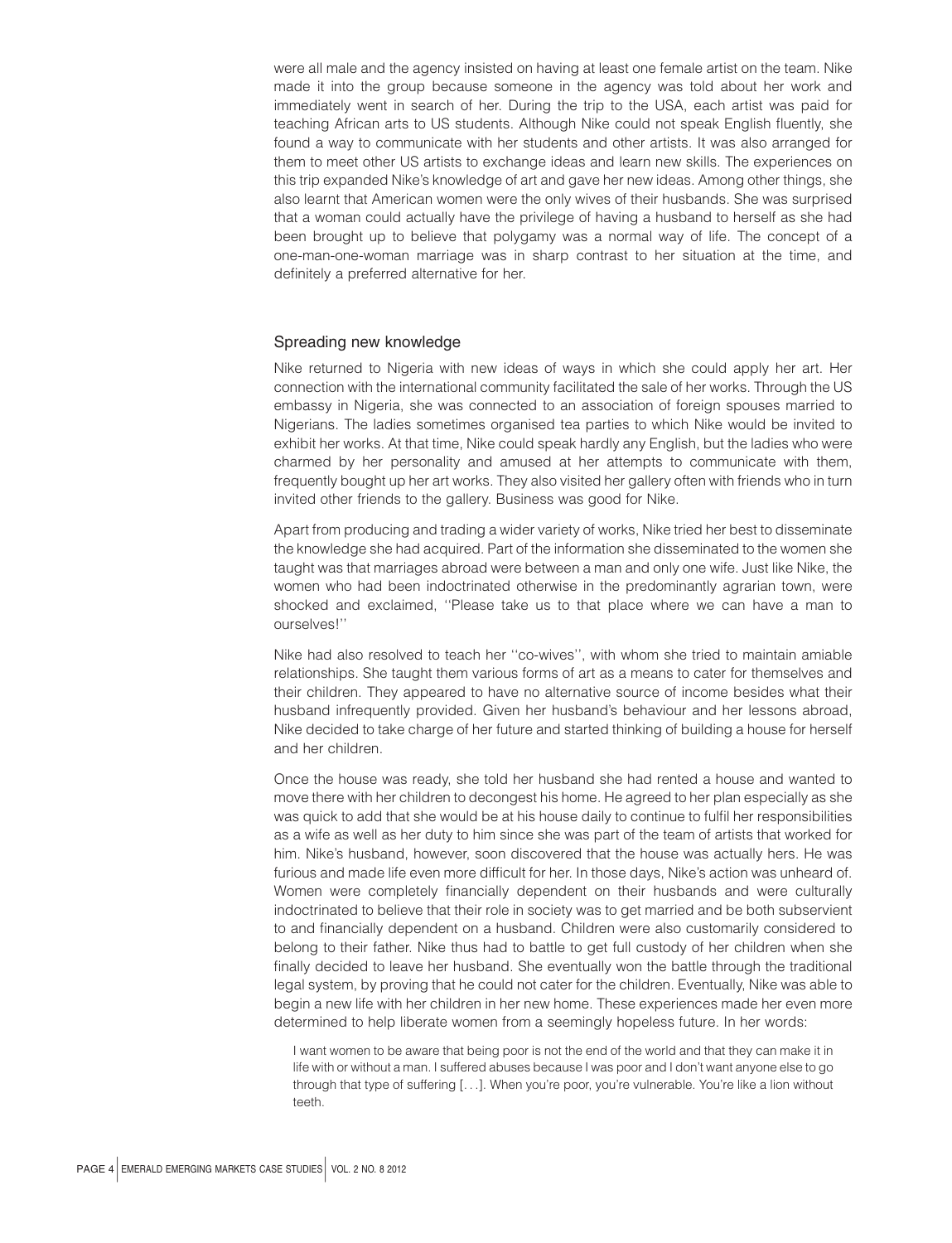# A fresh start

Two of her co-wives who had been working with her secretly, also abandoned their husband and moved in with her. Part of Nike's house was used as a workshop and ''gallery'' for exhibiting finished works. Nike presented the other two wives to the public as her sisters and so they became known as ''the three artistic sisters''. Having learnt a lot from Nike, they exhibited their works along with hers. In spite of having three children to cater for, Nike eked out some money to help other indigent women in the neighbourhood. She invited women to her home to learn arts and crafts free of charge. She was determined to make them self-reliant and encouraged them to specialise in whichever type of art they liked, in order to earn a better living. She also encouraged them to learn more than one form of art to diversify their source of income. In addition, she went on to educate them on how to save. She also taught them to re-invest into their work when they made good sales rather than spend on new clothes and shoes or on parties as tended to be the norm among them.

Nike's works and her home gallery gradually became a tourist attraction and this contributed to Nike's popularity. She received a second invitation to the USA where she was paid to teach African art in workshops at various art colleges. She was also taken around to visit various galleries and art exhibitions in different states in the USA. Several other invitations followed. She suddenly found herself continuously receiving invitations to different countries around the world. She participated in exhibitions and workshops in other African countries, the USA and several European countries such as Germany, Belgium, UK and France. Eventually, the invitations started coming from universities and schools of art around the world, especially in the USA, for her to host training workshops at a premium fee of \$1,000 per hour.

These invitations made Nike realise the value of her works even more. Some of her art pieces were sold for as high as \$10,000-\$250,000. This motivated her even further to get more people to learn art. As she expressed:

If I could be given these opportunities because of the work of my hands, I want other women to have the same opportunity. I want other women to know they can achieve what I have through the work of their hands.

With this in mind, whenever it was possible, Nike took some of her workshop apprentices as her team members, to the workshops and exhibitions. Her intention was to provide them with exposure to enable them think beyond their local horizons. Sometimes, if she had been to a particular country before, she would ask one of the trained artists from her workshop to represent her there while she went (on invitation) to countries she had not visited. When the other wives heard about the way Nike and the other two wives lived and their travels, all 12 moved out of their husband's house and began to work with Nike. In the meantime, the number of people who were coming to Nike's home to learn art was growing. She realised that her house could no longer contain them and that a proper workshop was needed.

#### Workshops to change lives

Nike was determined to change the fate of women in her community for the better, but she needed funds. Luckily, as a result of her long standing association with the US embassy, she was able to get 50 per cent of the money required to build the workshop from USAID, while the rest of the funds came from her personal savings. Nike's first proper workshop and gallery opened in 1982. She registered it as a limited liability company and wanted to call it ''Oshogbo Artists' Cooperative''. She was, however, advised to name it after herself to ensure that it was not perceived as a government-owned enterprise as the term, ''cooperative'' might imply. This was to avoid the attendant complications and regulatory bureaucracies that accompanied government owned enterprises. She therefore named her enterprise ''Nike Centre for Art and Culture''. It started with 20 girls taken from the streets. She felt they were vulnerable to all sorts of dangers and wanted to protect them. Nike provided them with free accommodation and food while training them in her workshop and the galleries provided a sales outlet for their works. Whatever they sold was all theirs. Nike's first daughter, Seyi, who was working with her mother, explained the business model as follows: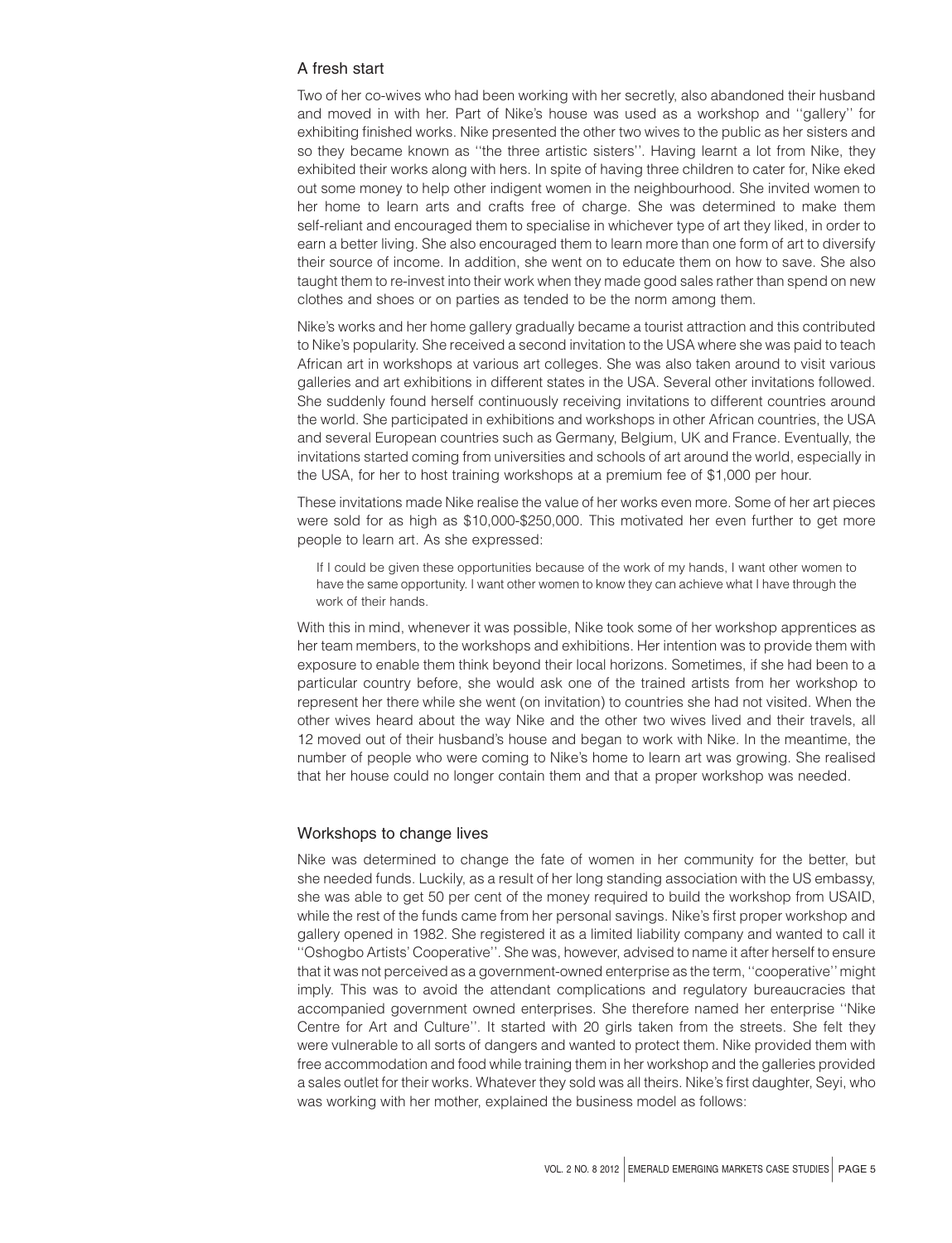My mum did not charge her students or any of the young artists anything for having their work in her gallery and whenever possible, she put them in direct contact with customers who admired and bought their work. Her source of income comes from the sale of her own art works. Whatever my mum makes from her work is divided into three; to provide for her family, to fund her artworks and to maintain the galleries and workshops. The more established artists who can afford to pay something are only asked to give 5% of the profit they make and the money is used to train other artists.

Nike sometimes held silent auctions to raise funds when there was a lull in sales at the galleries. The auctions would typically feature selected top grade art works with initial prices pasted on them. Invited guests, mainly art collectors, would go round observing the pictures and were expected to write down their price offers. This allowed contending buyers to see what other intending buyer's had offered to pay so they could put up higher bids. At the end of the auction, the highest bidders got the works and were expected to pay for them. These auctions allowed Nike to provide for the growing number of attendees at her workshop and to pay salaries during low sales periods. Within a few months of attending the workshop, the women were able to earn a reasonable income from selling their works or fulfilling customer orders for designed fabrics. They were visibly transformed at the thought of being able to earn a reasonable living from their work and being able to contribute to the upkeep of their families. One of the workshop attendants had this to say:

Nike has changed my life. I can now take care of my children and myself without depending on my husband. I learnt how to make tie-and-dye and now many customers patronise me. I have also been to Belgium on three different occasions for art exhibitions and workshops, as part of Nike's team.

Nike also applied art as a tool for moral transformation. In June 2000, Nike was contacted by the Italian Government to assist in solving the problem of trafficked Nigerian women in Italy. On her arrival in Italy, she was able to counsel and convince them that they could earn a better living through the ''work of their hands''. It took a while to cajole and train them, but Nike eventually resolved within a year, the problem the Italian Government had tried to solve unsuccessfully for five years. She was able to train the women in various types of art and infuse them with confidence to return home and earn a decent living. This helped them discontinue the damaging and dehumanising body trade abroad. In May 2006, the Italian Government presented Nike with a national award of merit for her achievement. In the same vein, Nike also helped to bring peace in some areas of unrest in Nigeria, by teaching art to young people as a way of distracting them from restiveness.

#### Managing controversy

A silent revolution had begun in Oshogbo town. As more women gained financial leverage, an unexpected outcome of the new wave generated by Nike's work with women set in. The male folk of the town were getting uncomfortable with the changing situation. They felt that self-reliance would make the women less subservient to them and blamed Nike for this. In their anger, they went as far as trying to get her arrested by the police. They accused her of seeking to convert their wives into rebellious feminists, destabilising their families and threatening cultural norms. Nike had to run away on three different occasions to escape arrest. She was, however, determined to continue her work with women. So whenever the uproar calmed, she would return to the town and go to the police to explain herself. She clarified that her workshop was aimed at providing women with a means to earn a living to support their husbands' income and take better care of the home. Emphasising that it had nothing to do with the rebelliousness she was accused of fostering.

Eventually, Nike developed a proactive strategy to stop the rumours around her and the consequent turbulence they generated. Each time a new police commissioner was appointed to the town, she would go to him and introduce herself. She would explain that she was an artist and that she held workshops to help alleviate poverty especially among women. Once this formal introduction had been done on time and to the appropriate authorities, any eventual rumours about Nike were quickly dispelled. The next turn of events was even more surprising. Men wanted to be admitted to Nike's workshop to learn art and she welcomed them.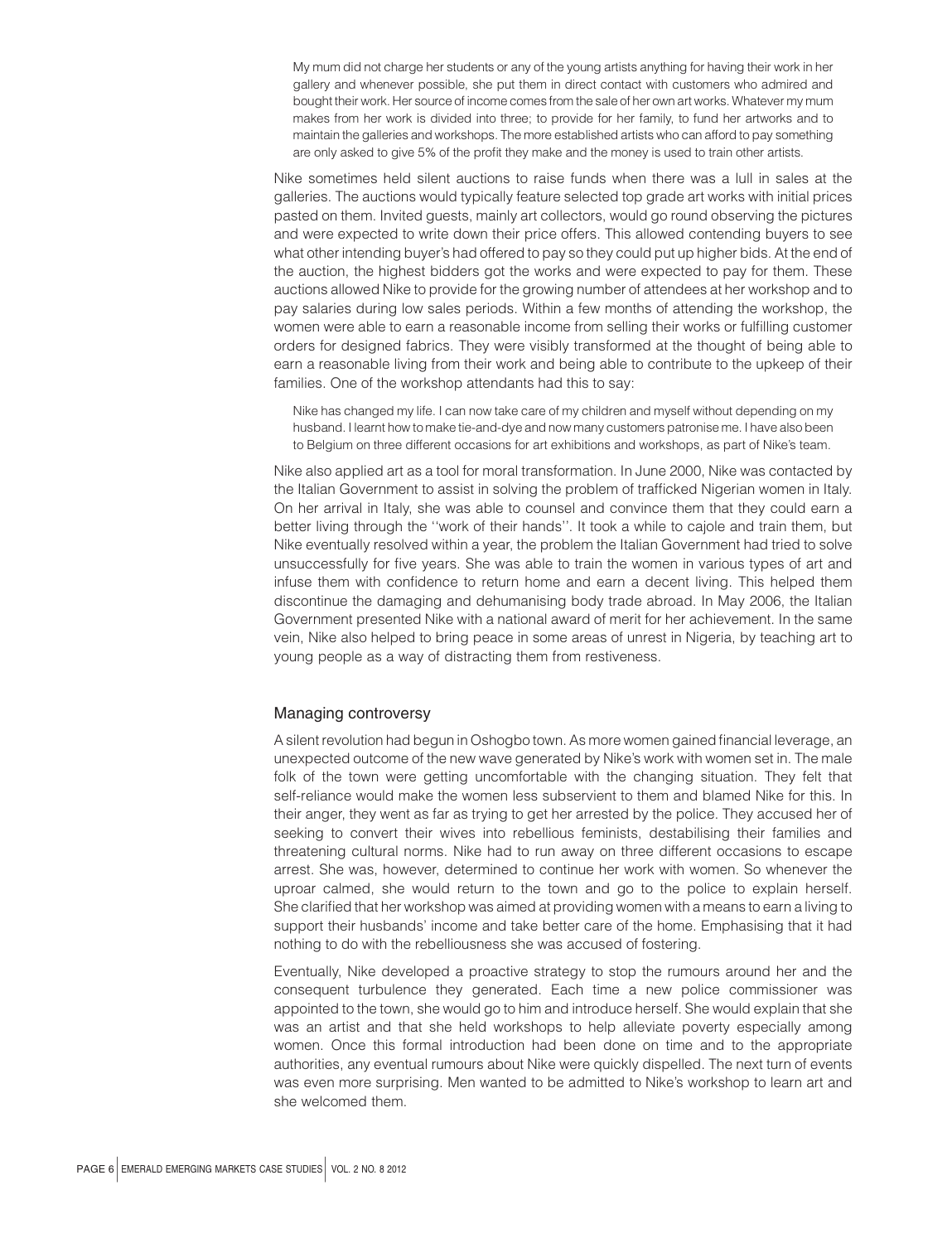Nike's willingness to help others was infectious. Soon, the graduates from her workshop were volunteering to stay on as tutors to new entrants. Some of them were employed full-time to co-ordinate the activities of the centre. They were paid a base salary in addition to the sales they made from the sale of their works in Nike's galleries. Furthermore, even after graduating from the workshop, former students were allowed to use the facilities at the workshop later on in the day, when the class sessions were over.

# A social enterprise in a family business

Nike's family was fully involved in running the business. While Nike was the main performer (CEO) and administrator of the company, her current husband, Reuben Okundaye, a former police commissioner, was the Executive Director in the company and responsible for all her media communications. He also oversaw the finance and accounting functions. Her first daughter, Seyi was in charge of the gallery and workshop in Abuja. She also led the cultural dance troupe, which had become quite popular and was often invited to perform at important ceremonies. Nike's other daughter Aina, who studied Business Administration, oversaw the administrative affairs of the Lagos gallery. Her other daughters helped out during the summer holidays from school. Also, although her last son practiced as an electrical engineer and was in corporate employment, his art works were exhibited and sold in the gallery.

Just as her family instilled art skills in her as a young child, Nike started teaching her children arts and crafts from the moment they could walk and talk. Her first son, Olabayo was signed up as an apprentice to a local drummer while in primary school and he went for classes daily after school. Seyi, her daughter started dancing with Nike's dance troupe from the age of two. Nike went as far as sending her to learn to dance on stilts, a typical stunt in traditional dances that was reserved for male folk only. Nike did not see why it should be the preserve of men and felt that since she was a bit too old to learn it, her daughter could. She hoped that other female dancers would be encouraged to do the same when they saw her daughter dance on stilts.

Seyi danced really well and thrilled audiences. During one of her performances in which a senator from the Virgin Islands was present, she was singled out and given a high school scholarship to study in the Virgin Islands. In exchange, the senator wanted her to teach dance as well as the various arts and crafts to the teenage girls in the Virgin Islands. They suffered a high incidence of teenage pregnancy and the Senator felt that if the girls were kept busy or had a skill with which they could earn a living, they would stay out of trouble. When Seyi finished high school in the Caribbean, she was offered admission to Manhattanville College. The tuition was \$27,000. Nike negotiated a significantly reduced tuition fee for her daughter in exchange for running art exhibitions and workshops at the university. Seyi commented, ''My mum believes in trade by barter''.

Indeed, Nike was also able to negotiate the fees of her oldest son, Olabayo, using the same means. She got his tuition fee significantly reduced in exchange for teaching art classes at his university. Olabayo who received his Bachelor of Arts degree in Fine Arts from the College of Santa Fe in the USA and his Masters in Fine Arts (MFA) from the University of Iowa. He had since become a renowned artist[3] and was based in the USA. He nevertheless performed in Nigeria and supplied his mother's galleries with highly priced works of art that sell well.

# Growth and expansion

Having developed a successful model of workshops and galleries, Nike was encouraged to replicate the same model in other cities. In 1996, another workshop and gallery was started in Kogi state, located in the southern part of Nigeria where Nike was born before her parents moved to Oshogbo. Her decision to open a workshop and gallery in Kogi state was her way of helping her kinsmen, as the population in Kogi was largely low-income. Her workshop in Kogi recorded the same success in terms of the financial upliftment of several individuals, especially women, as was happening at her first location in Oshogbo. Some years later, Nike received traditional titles from the ruling elders in both Kogi and Oshogbo, in recognition of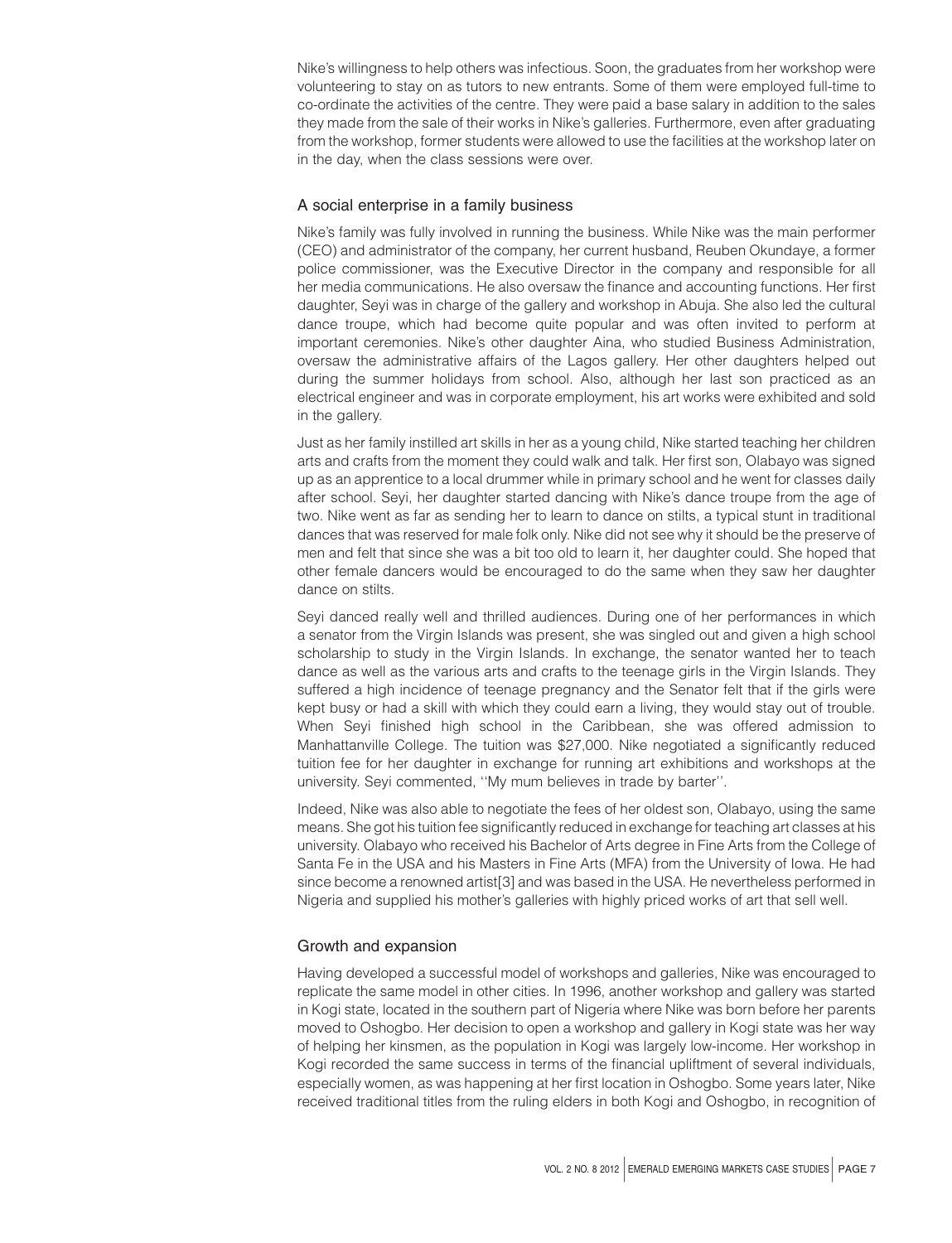her contribution to societal welfare. She was made a chief, in an elaborate ceremony that drew local dignitaries from neighbouring towns and villages.

Given the low-income level of the population in Kogi state, Nike realised that to sustain the workshop there, she would have to open more galleries. Her target was cities with a higher population of middle to high-income earners who could afford to pay premium prices for art works. The premium prices for the works in her galleries would provide for the indigent candidates Nike recruited for her workshops. Thus, by 2002, a third workshop and gallery were opened in Abuja, the capital of Nigeria. Abuja was much more cosmopolitan and had a much larger population of middle to high-income nationals and foreigners. This demographic appreciated art and paid good money for valued works. Nike's gallery-cum-workshop model was quick to thrive there as well.

In 2006, Nike took a bank loan of N10 million[4] to construct a state of the art gallery in Lagos, the commercial centre of Nigeria, and home to a bustling population of both high- and lowincome earners. The gallery was opened to the public in 2009 and hosted a collection of art works from her workshops as well as works by prominent Nigerian artists including herself. The sales from the galleries in Lagos and Abuja provided sufficient working capital to keep the enterprise going. The works in the galleries were priced in both local currency (naira) and US dollar denominations, as a significant proportion of the galleries' customers were foreigners. The works ranged from prices as high as \$250,000 to as low as \$500. Sales were not quite predictable as they rose or fell depending on the state of the national economy. The galleries were located in high-income areas where wealthy buyers could conveniently walk into buy art works as decorative pieces for their homes. Also, luxury hotels opening up in the area picked up several artefacts for their decor[5].

The basic tenets of her business model, however, did not change. The galleries financed the workshops and provided a sales outlet for the workshop trainees. Rom Isichei, one of the prominent artists who had a long-standing relationship with Nike, described her business model as follows:

Nike collects different works of art from artists for different reasons; some works she collects to generate money for the gallery, while others are collected to help artists whose works will not be accepted in other galleries, because they aren't strong enough. Nike feels everyone should be given a chance so she gives those artists a voice, an opportunity to be seen and heard, using her gallery. Nike believes in promoting artists. Since I've known her, every year, she has helped several artists procure visas to go abroad with her for workshops and exhibitions. She sometimes funds their travel expenses, all in a bid to ensure they are given an opportunity to grow, by being exposed to what other artists abroad are doing and how they do it[6].

#### Doing good and doing well

The number of women engaged in thriving businesses, thanks to the training received from Nike's workshops, numbered over 3,000 as of 2011. Although Nike could no longer afford to provide free accommodation and food to workshop attendants as the downturn in the Nigerian economy had affected the level of sales from her galleries, tuition continued to be free[7]. Nike's enterprise attracted a wide range of stakeholders, from the needy, who sought a means of survival through skill acquisition, to local and international celebrities. She also attracted art aficionados who bought exquisite works of art for decorative or collection purposes. Art students from universities all over the country also requested to be admitted into her workshops. They would typically carry out their three-month internship, which was a course requirement that could be practiced in any art related enterprise of their choice.

Nike's business model grew and expanded in the 19 years following its launch. At the beginning of 2011, she was looking for a new location near needy communities where she could start a new workshop in Lagos. According to Nike:

Now that the gallery has been completed, I'm hoping to get a place for a workshop near the market in the centre of Lagos, because there are many needy women in that area. We can begin the workshop in a rented location teaching a few crafts and then, when I'm able to get a property there, we can expand the range of what we can teach in the workshop.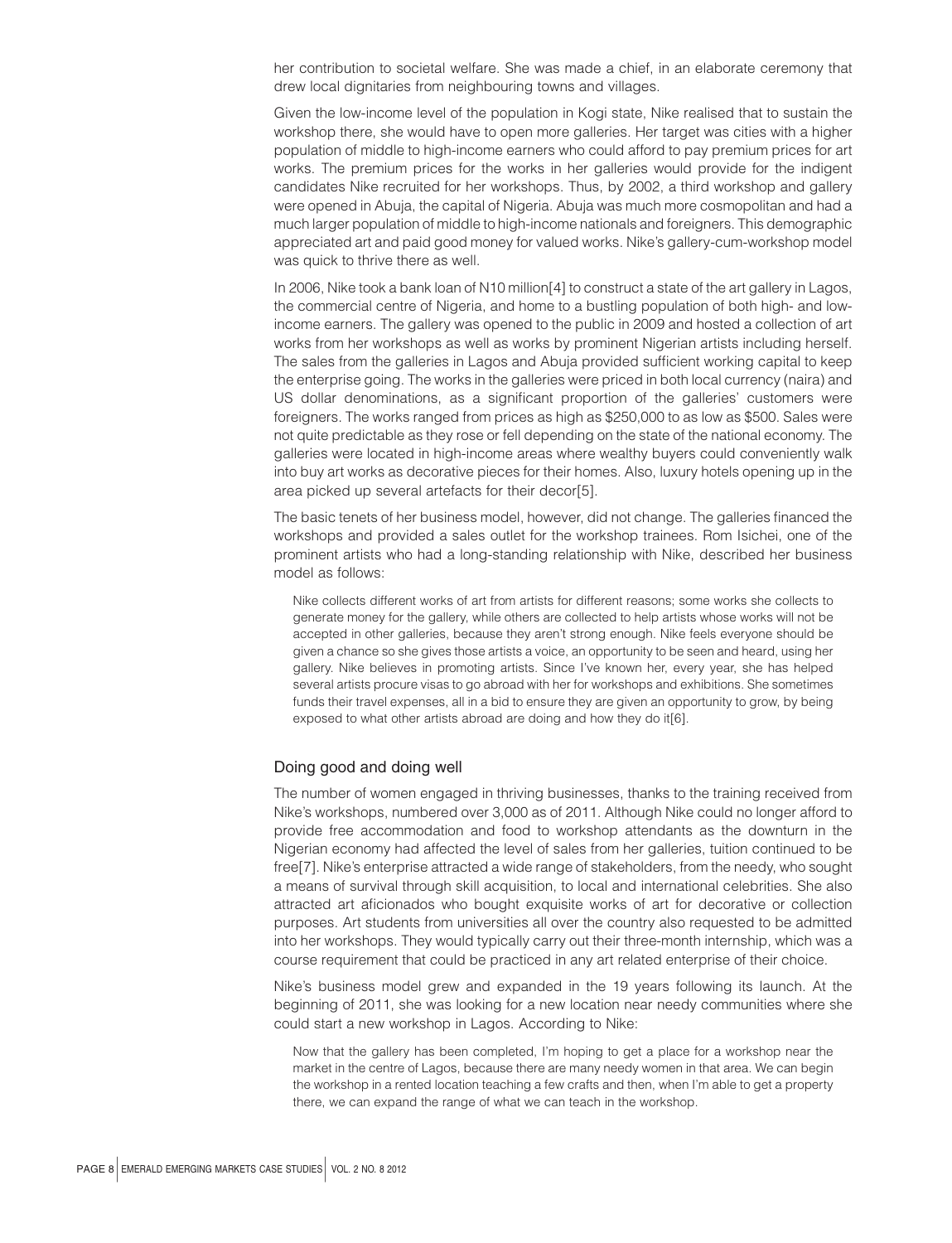Nike has been invited to give workshops in almost all the states in the USA and invitations from Ivy League schools such as Harvard University were not uncommon. In recognition of her service to society, Nike has received several awards (Exhibit 7), which she rarely speaks about. She has also been offered professorship titles with full-time positions on three different occasions in Universities in the USA, to teach art. On each occasion, she declined saying, ''I want to go back to my country to help my people.'' She, however, smiled as she commented, ''However, when I am broke, I happily take up training workshops where I am paid \$1,000 per hour''.

# Future directions

At age 60, Nike felt fulfilled. She was already able to see the children of the ladies she had helped raise from abject poverty get a good education and develop into professionals. In some cases, these children had become talented artists whose works sold for good money in her galleries. Nevertheless, several nagging questions flooded her mind. Her children were more inclined to the business side of her enterprise. At some stage, her sons, concerned with the decreased sales in the galleries due to the economic downturn, suggested that they begin to charge the workshop students tuition fees. Nike bluntly refused, stating emphatically, that as long as they were with her, they would never pay. She thus wondered what would happen to the workshops when she became too old to participate in the management of the enterprise. What was the best way to ensure that the social side of the enterprise would continue in existence? How was she going to convince her children to sustain free tuition in the workshops, considering the economic downturn, which had affected sales in the galleries in recent years, while the number of attendees was growing? Nike's popularity had contributed greatly to the patronage at the various galleries. She had good friends in all age groups and these friends brought many customers to the gallery. Would this continue to happen when she was gone? How will the enterprise continue to sustain itself in future? Most important of all, which of her children should succeed her as the head of the organisation? How should she go about having these conversations?

# **Notes**

- 1. This case was written based on firsthand information received by the lead author from the featured entrepreneur Nike Davies-Okundaye and other individuals quoted. Information provided in the case has been mentioned in other public interviews granted by the protagonist. The protagonist has also read the case and signed the consent to publish-release form.
- 2. List of African countries, http://en.wikipedia.org/wiki/List\_of\_African\_countries\_by\_GDP\_(nominal (accessed November 29, 2011).
- 3. Olabayo has written, directed, and produced his own traditional Yoruba theatre, and has seen great success in the USA, Canada, the Caribbean, and Nigeria. His resume includes: 12 international solo and  $20 +$  group exhibitions; hundreds of lectures and workshops ranging from Yoruba art and philosophy to story-telling, drumming, dance, and theatre, to batique, beadwork, etching and sculpture presented at grade schools, high schools, universities, museums, and art and culture fairs world-wide. He has been an artist-in-residence in Santa Fe, NM, St Thomas, VI, and the National Black Theatre in Harlem. He has been featured in 50 press articles and is a recipient of numerous grants and fellowships (http://digital.lib.uiowa.edu/u?/dp,1262).
- 4. At an exchange rate of N154/\$ this is equivalent to \$65,000.
- 5. The entrepreneur did not make figures regarding sales and turnover available. We can only guess that for the bank to have granted her a loan, she must have provided sufficient proof of the financial health of her enterprise.
- 6. Direct quote from telephone interview with Rom Isichei on September 6, 2010.

7. Permission was given to the lead author to publicise a CNN documentary available on the facebook page of the case protagonist Nike Davies-Okundaye, which can be accessed on the following link: http://edition.cnn.com/2011/WORLD/africa/04/12/nigeria.nike.davies.okundaye/index.html?is\_  $LR = 1$ . Also a four minute video on Nike Davies-Okundaye and her works is available on the following YouTube link www.youtube.com/watch?v =  $OZ$ M7UbDLtA (accessed November 2011).

Keywords: Entrepreneurship, Indigenous entrepreneurship, Family business, Social entrepreneurship, Entrepreneurs, Africa, Business enterprise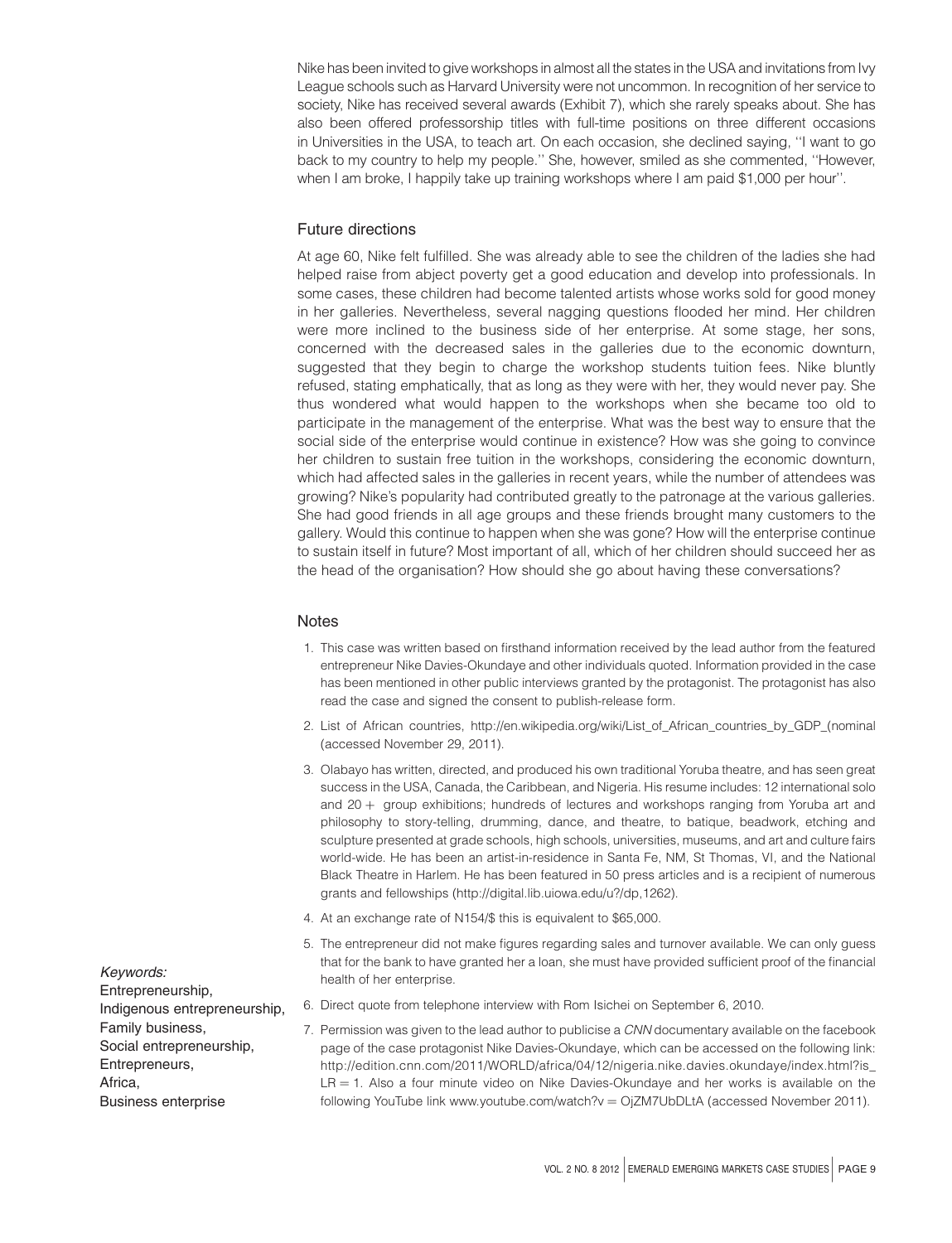# **References**

Akinbogun, T.L. and Ogunduyile, S.R. (2009), ''Crafts engagement in the economic survival of South-Western Nigerian rural women'', Journal of Enterprising Communities: People and Places in the Global Economy, Vol. 3 No. 2, pp. 217-34.

Chesi, G. and Merzeder, G. (2007), The Nok Culture: Art in Nigeria 2,500 Years Ago, Prestel Publishing, New York, NY.

Chukueggu, C.C. (2010), ''Modern artistic tendency in Nigeria: its influence on the creative development'', Anthropolopgist, Vol. 12 No. 3, pp. 167-73.

(The) Economist (2011), ''The lion kings'', The Economist, available at: www.economist.com/node/ 17853324 (accessed January 6, 2011).

International Labour Organisation (2011), Informal Sector, available at: www.ilo.org/public/english/ protection/secsoc/areas/policy/informal.htm (accessed November 23, 2011).

United Nations, Department of Economic and Social Affairs (2011), Population Division, Population Estimates and Projections Section, available at: http://esa.un.org/unpd/wpp/Multiple-Figures/multiplefigures\_1.htm (accessed November 24, 2011).

United Nations Development Programme (2011), Human Development Report 2011, Palgrave Macmillan, New York, NY.

#### Exhibit 1

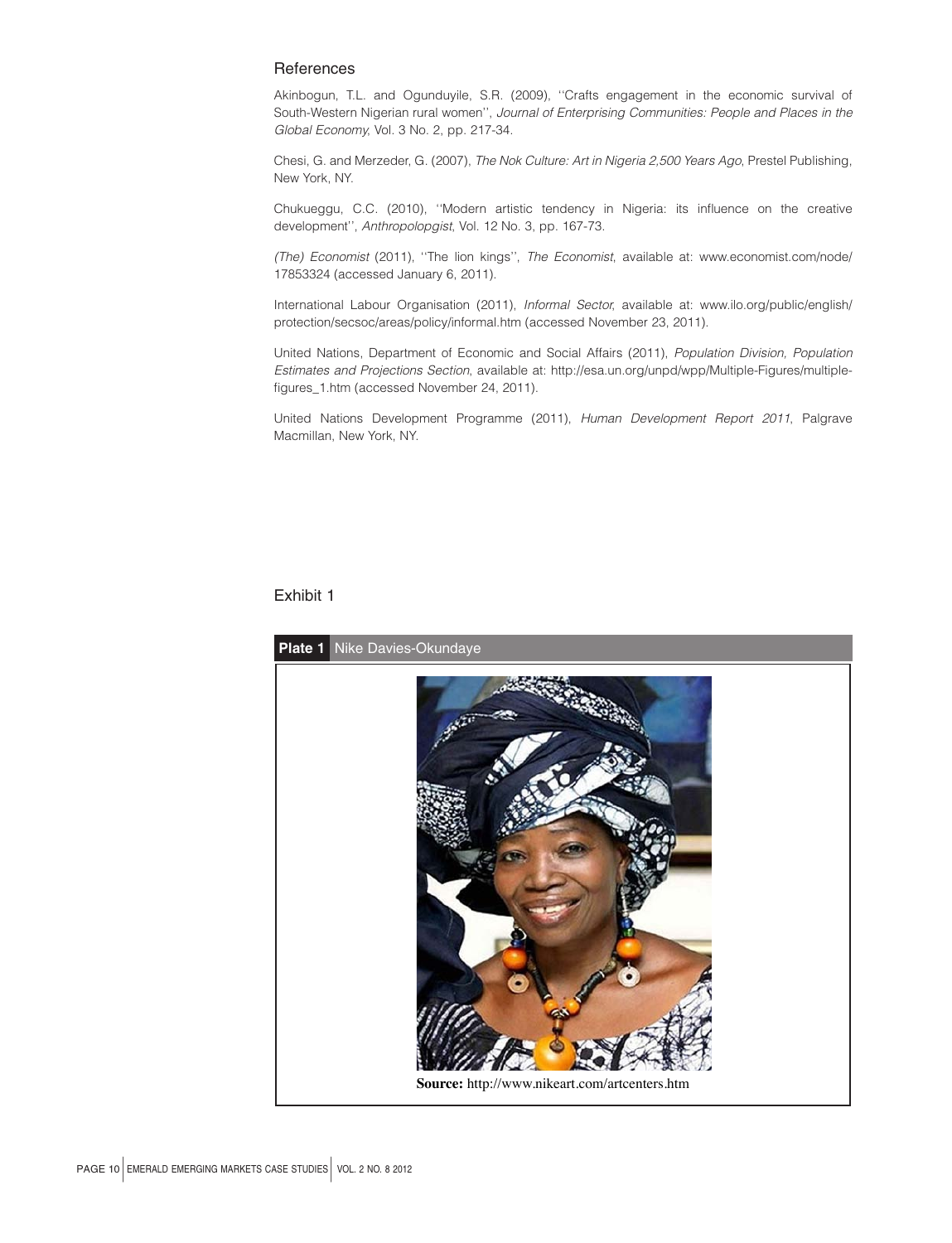# Exhibit 2

# Plate 2 The atrium, Nike Art Gallery in Lagos



# Exhibit 3

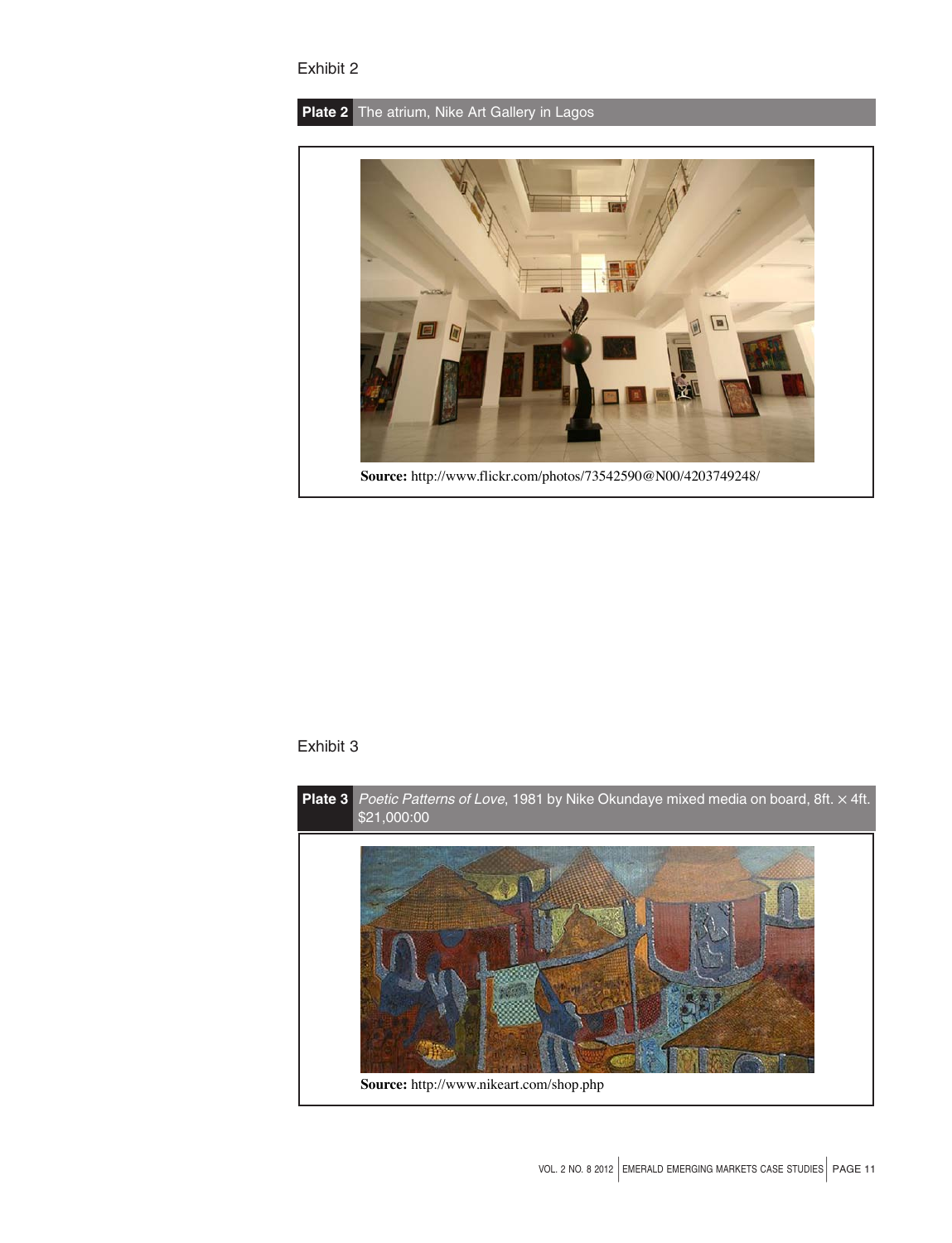# Exhibit 4



# Exhibit 5

Plate 5 Book Worm Professor, 2006, by Emmanuel Dudu



**Source:** http://www.nikeart.com/shop.php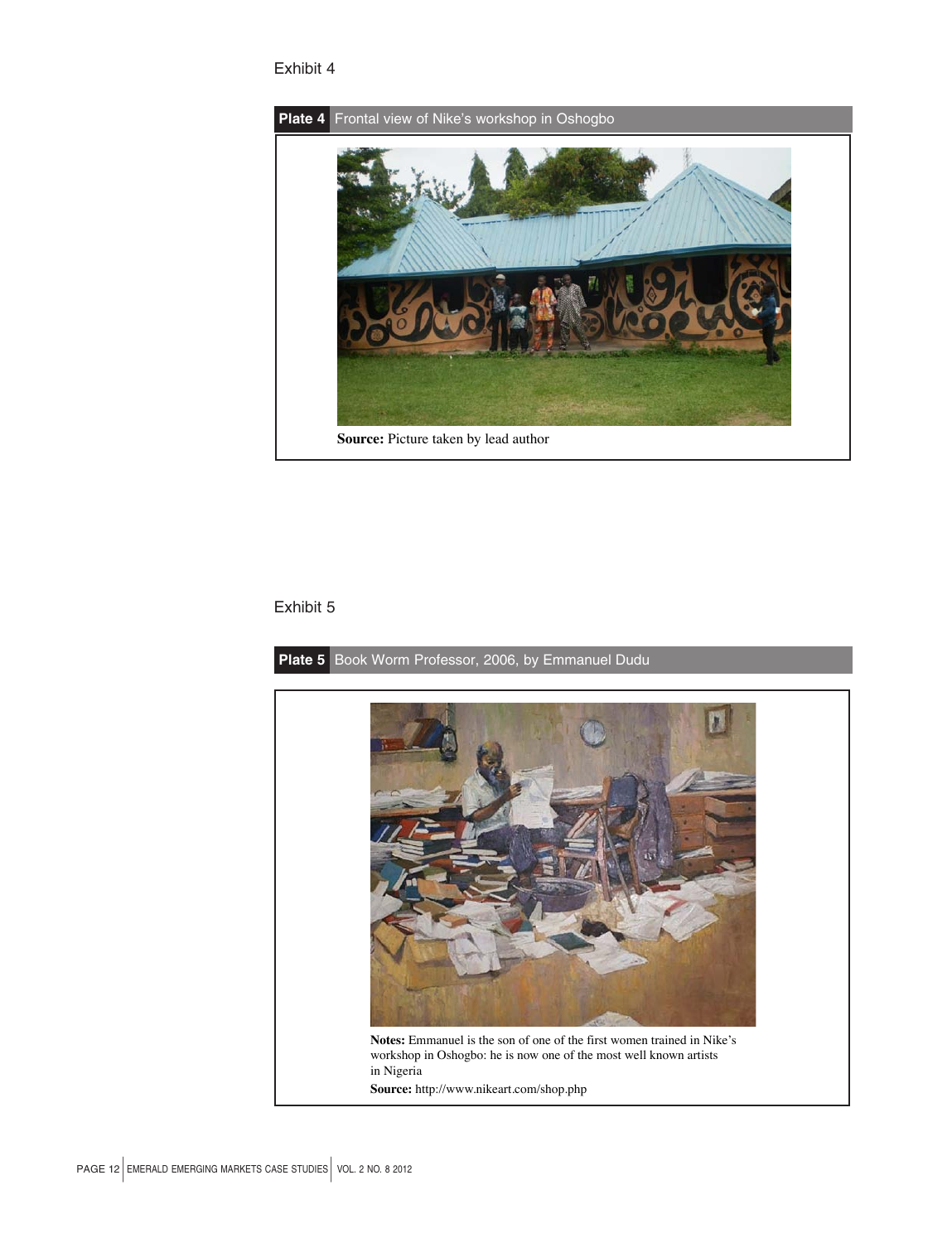# Exhibit 6

**Plate 6** A view of the traditionally decorated gate to Nike's art gallery



#### Exhibit 7. Some awards and merits

- In 2002, Nike was bestowed with an award of distinction by the National Association of Kogi State Students in recognition of her efforts in promoting Art awareness among the youths in Nigeria.
- In 2002, Nike was awarded and admitted as a fellow of the institute of The Pan-African Circle of Artists of Nigeria in recognition of her commitment to the promotion of art education in Nigeria.
- In 2003, a certificate of merit was awarded to Nike by the Okun Yoruba people of Kogi State of Nigeria in recognition of her efforts in youth development in Nigeria.
- In 2004, Nike was awarded an honorary certificate of merit by the Nigerian Union of Journalists, Osun State Chapter in recognition of her contribution to the advancement of Nigerian cultural heritage.
- In 2005, the National Commission for Museum and Monument of Nigeria awarded Nike a certificate of excellence in recognition of her efforts in the development of Nigerian cultural heritage.
- In 2005, the Department of Fine Art, Obafemi Awolowo University, Ile-Ife awarded Nike a certificate of merit in recognition of her efforts in the promotion of art education in Nigeria.
- In May 2006, Nike was awarded one of the highest Italian national awards of merit by the government of the Republic of Italy in appreciation of her efforts in using art to address and solve the problems of Nigerian prostitutes (sex workers) in Italy. See more on this in paragraph 20 below.
- In 2009, The "CEPAN Foundation" of Nigeria awarded Nike a plaque of honor for being the African Art Icon of the year.
- **In 2010, the National Drug Law Enforcement Agency (NDLEA) of Nigeria presented Nike** with a golden plaque of honor in recognition of her noble role in the fight towards drugs free Nigeria society. Source: www.nikeart.com/profile.htm (accessed October 20, 2011).